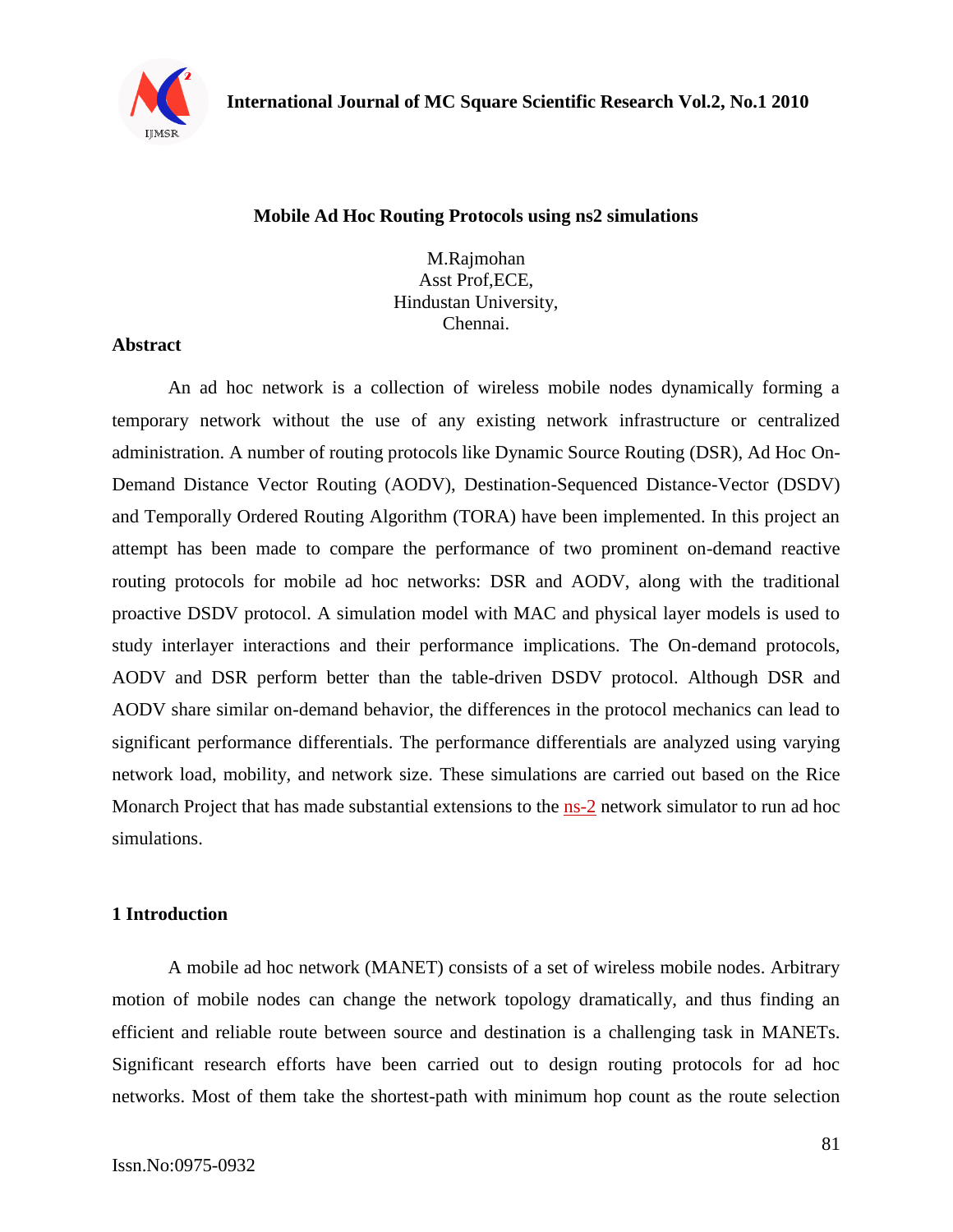

criterion. But some important link capacity properties have been ignored. First, each node has different traffic load. Therefore, the average number of packets in the queue and the associated queuing delay at each node is different. Second, the numbers of a node's neighbor nodes as well as their traffic patterns are different, and thus nodes that have more active neighbors may encounter more collisions. If the shortest route includes some of these heavy nodes, it may actually cause end-to-end delay longer even though the number of hops is minimal. Furthermore, if one of the heavy nodes is congested, it may lead to massive packet drops, higher packet dropping rate, retransmission and faster battery power depletion on certain mobile nodes. Load aware routings for ad hoc networks have been proposed in some papers. But most of these protocols use queue size as the main traffic load metric. This metric works well in wired networks, but it does not reflect the impact of another important factor: channel contention from neighbor nodes. In a wireless network, nodes contend for the shared channel, which causes access delay and collision at MAC layer. In this paper, we propose a Contention and Queueaware Routing (CQR) that utilizes the contention information (contention window, CW) collected from the 802.11 Distributed Coordination Function (DCF) [2] and queue size. With this information, the channel's contention situation and the neighbor's traffic load can be estimated and considered for making routing decisions. The rest of this paper is organized as follows.

### **2. Description of the Ad-hoc Routing Protocols**

### **Destination-Sequenced Distance-Vector (DSDV)**

The Destination-Sequenced Distance-Vector (DSDV) Routing Algorithm is based on the idea of the classical Bellman-Ford Routing Algorithm with certain improvements. Every mobile station maintains a routing table that lists all available destinations, the number of hops to reach the destination and the sequence number assigned by the destination node. The sequence number is used to distinguish stale routes from new ones and thus avoid the formation of loops. The stations periodically transmit their routing tables to their immediate neighbors. A station also transmits its routing table if a significant change has occurred in its table from the last update sent. So, the update is both time-driven and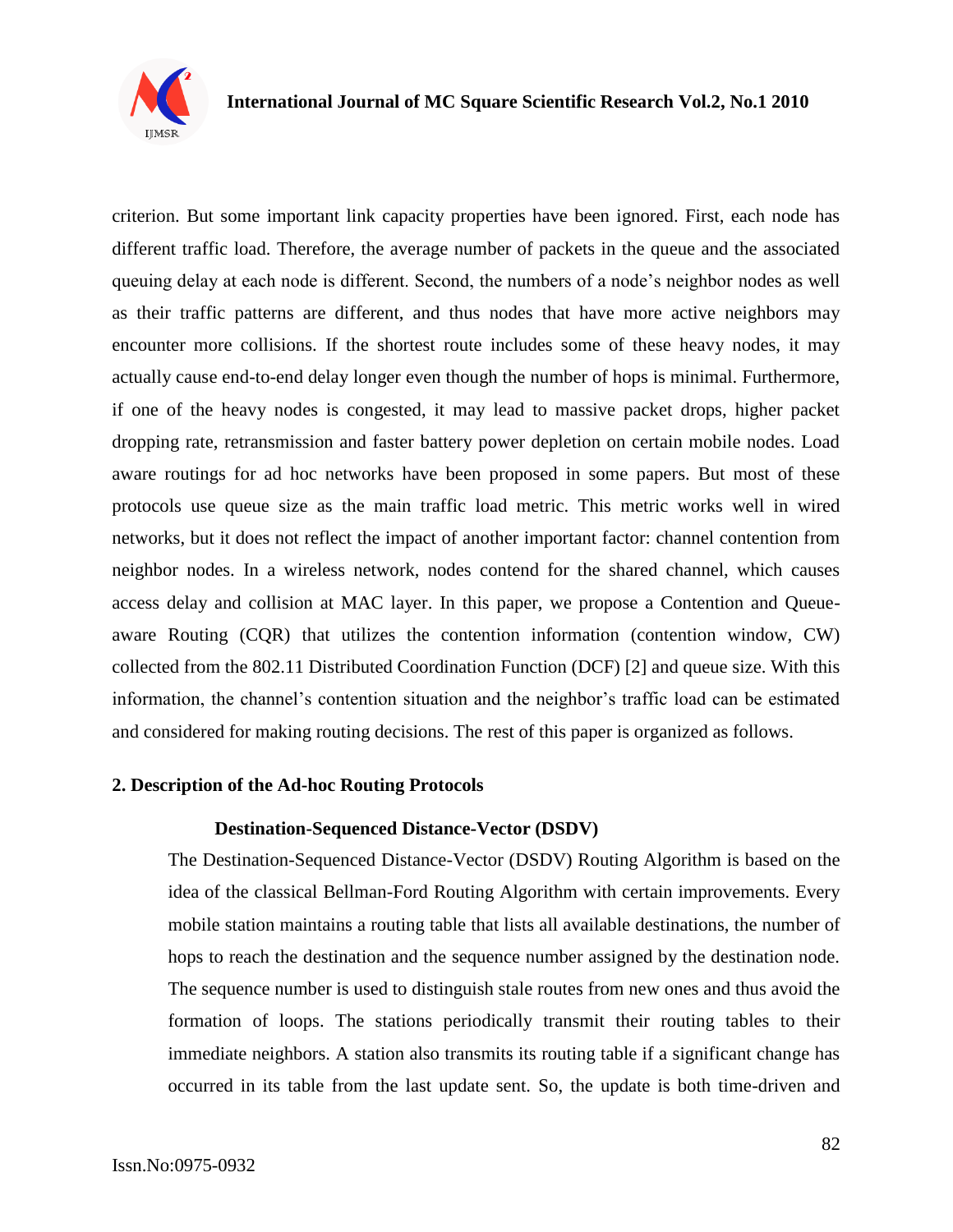

event-driven. The routing table updates can be sent in two ways: - a "full dump" or an incremental update. A full dump sends the full routing table to the neighbors and could span many packets whereas in an incremental update only those entries from the routing table are sent that has a metric change since the last update and it must fit in a packet. If there is space in the incremental update packet then those entries may be included whose sequence number has changed. When the network is relatively stable, incremental updates are sent to avoid extra traffic and full dump are relatively infrequent. In a fastchanging network, incremental packets can grow big so full dumps will be more frequent.

### **Temporally Ordered Routing Algorithm (TORA)**

TORA is a distributed routing protocol based on a "link reversal" algorithm. It is designed to discover routes on demand, provide multiple routes to a destination, establish routes quickly, and minimize communication overhead by localizing algorithmic reaction to topological changes when possible. Route optimality (shortest-path routing) is considered of secondary importance, and longer routes are often used to avoid the overhead of discovering newer routes.The actions taken by TORA can be described in terms of water flowing downhill towards a destination node through a network of tubes that models the routing state of the real network. The tubes represent links between nodes in the network, the junctions of tubes represent the nodes, and the water in the tubes represents the packets flowing towards the destination. Each node has a height with respect to the destination that is computed by the routing protocol. If a tube between nodes **A** and **B** becomes blocked such that water can no longer flow through it, the height of **A** is set to a height greater than that of any of its remaining neighbors, such that water will now flow back out of **A** (and towards the other nodes that had been routing packets to the destination via A).When a node discovers that a route to a destination is no longer valid, it adjusts its height so that it is a local maximum with respect to its neighbors and transmits an UPDATE packet. If the node has no neighbors of finite height with respect to this destination, then the node instead attempts to discover a new route as described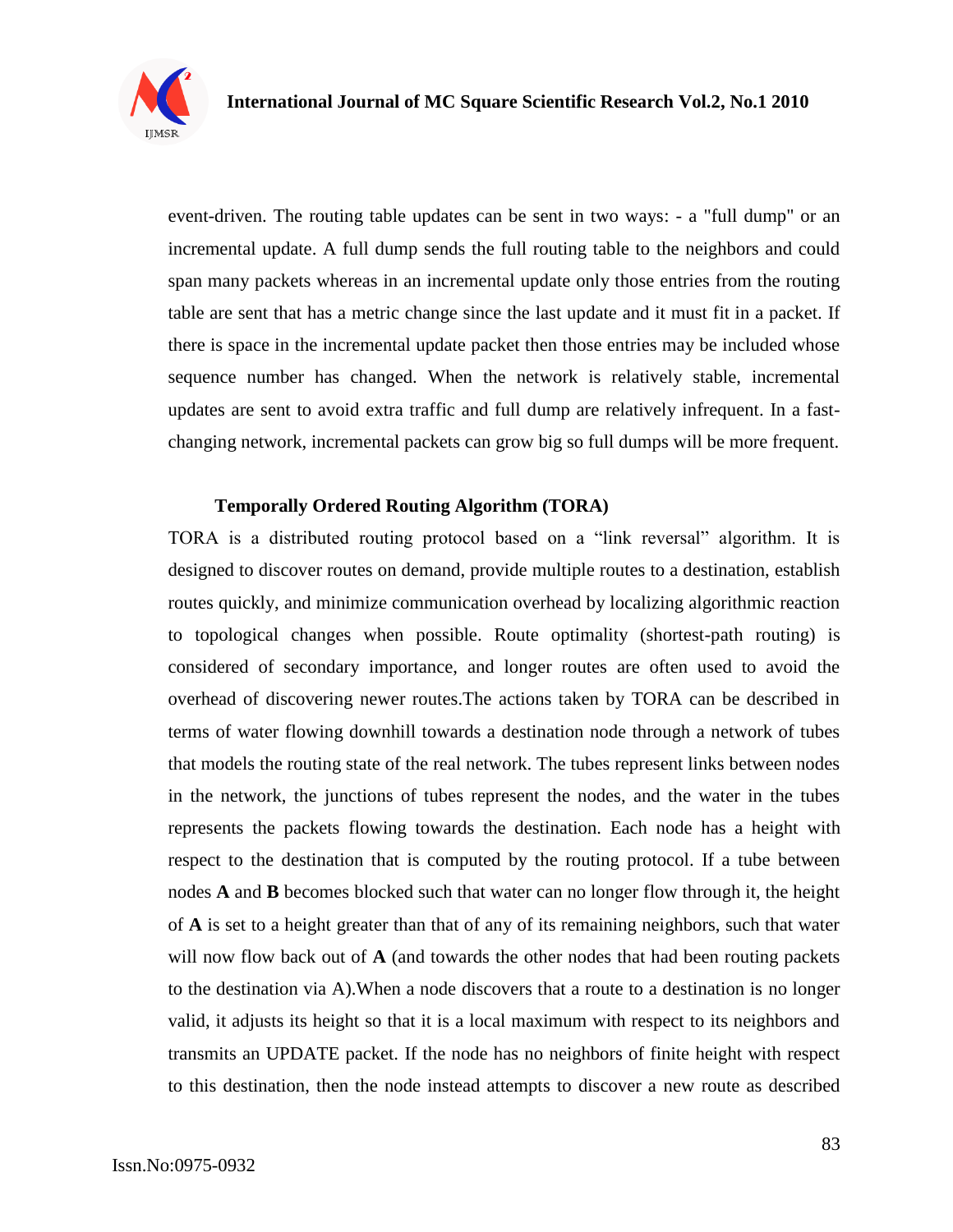

above. When a node detects a network partition, it generates a CLEAR packet that resets routing state and removes invalid routes from the network.

### **Dynamic Source Routing (DSR)**

The key distinguishing feature of DSR is the use of source routing. That is, the sender knows the complete hop-by-hop route to the destination. These routes are stored in a route cache. The data packets carry the source route in the packet header. When a node in the ad hoc network attempts to send a data packet to a destination for which it does not already know the route, it uses a route discovery process to dynamically determine such a route. Route discovery works by flooding the network with route request (RREQ) packets. Each node receiving an RREQ rebroadcasts it, unless it is the destination or it has a route to the destination in its route cache. Such a node replies to the RREQ with a route reply (RREP) packet that is routed back to the original source. RREQ and RREP packets are also source routed. The RREQ builds up the path traversed across the network. The RREP routes itself back to the source by traversing this path backward. The route carried back by the RREP packet is cached at the source for future use. If any link on a source route is broken, the source node is notified using a route error (RERR) packet. The source removes any route using this link from its cache. A new route discovery process must be initiated by the source if this route is still needed. DSR makes very aggressive use of source routing and route caching. No special mechanism to detect routing loops is needed. Also, any forwarding node caches the source route in a packet it forwards for possible future use.

## **Ad Hoc On-Demand Distance Vector Routing (AODV)**

AODV shares DSR's on-demand characteristics in that it also discovers routes on an as needed basis via a similar route discovery process. However, AODV adopts a very different mechanism to maintain routing information. It uses traditional routing tables, one entry per destination. This is in contrast to DSR, which can maintain multiple route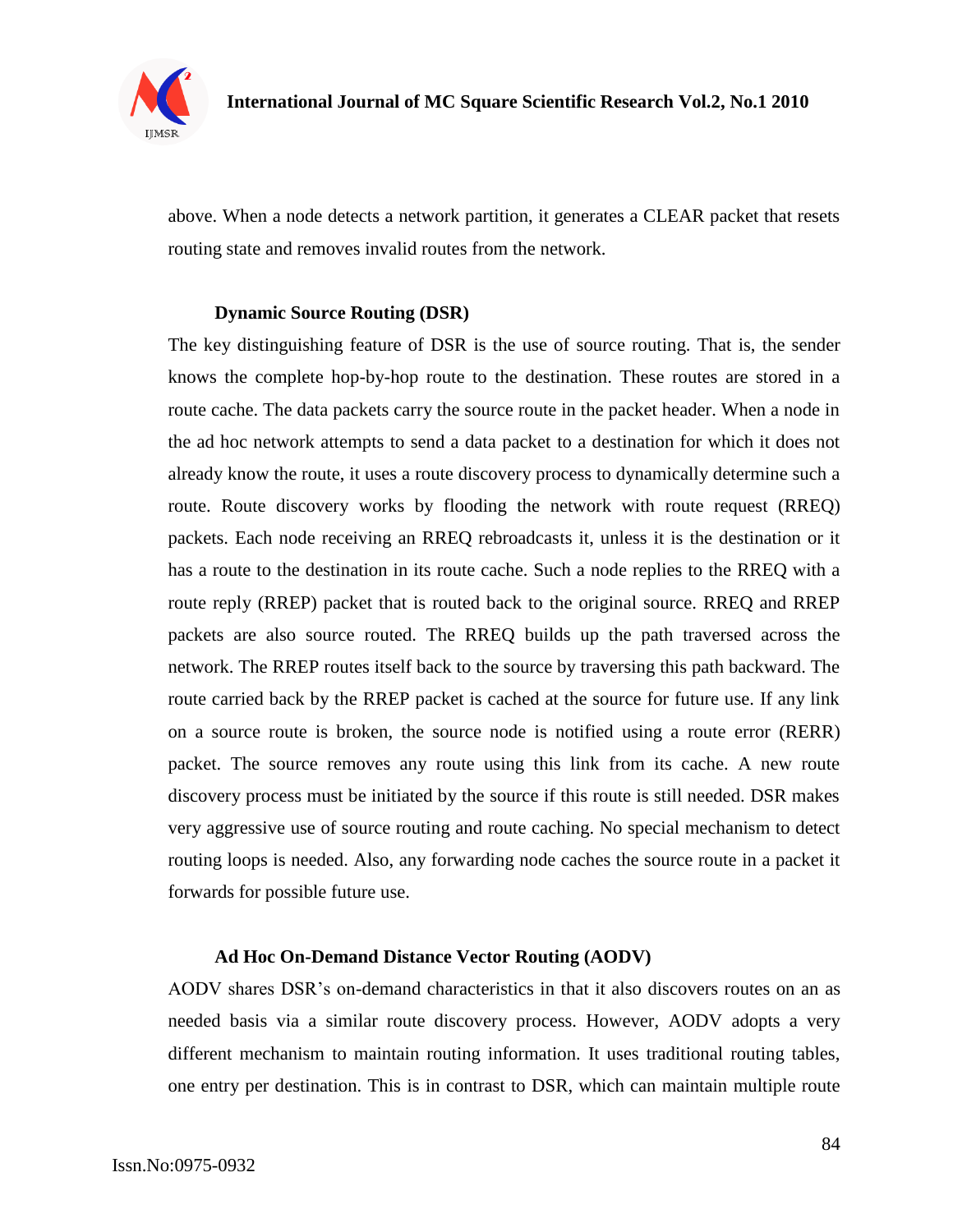

cache entries for each destination. Without source routing, AODV relies on routing table entries to propagate an RREP back to the source and, subsequently, to route data packets to the destination. AODV uses sequence numbers maintained at each destination to determine freshness of routing information and to prevent routing loops. All routing packets carry these sequence numbers.An important feature of AODV is the maintenance of timer-based states in each node, regarding utilization of individual routing table entries. A routing table entry is expired if not used recently. A set of predecessor nodes is maintained for each routing table entry, indicating the set of neighboring nodes which use that entry to route data packets. These nodes are notified with RERR packets when the next-hop link breaks. Each predecessor node, in turn, forwards the RERR to its own set of predecessors, thus effectively erasing all routes using the broken link. In contrast to DSR, RERR packets in AODV are intended to inform all sources using a link when a failure occurs. Route error propagation in AODV can be visualized conceptually as a tree whose root is the node at the point of failure and all sources using the failed link as the leaves.

### **3**. **Simulation Model**

Ns-2 is an open source discrete event simulator used by the research community for research in networking . It has support for both wired and wireless networks and can simulate several network protocols such as TCP, UDP, multicast routing, etc. More recently, support has been added for simulation of large satellite and ad hoc wireless networks. The ns-2 simulation software was developed at the University of Berkeley. It is constantly under development by an active community of researchers. The latest version at the time of writing this tutorial is ns-2 2.27.

The standard ns-2 distribution runs on Linux. However, a package for running ns-2 on Cygwin (Linux Emulation for Windows) is available. In this mode, ns-2 runs in the Windows environment on top of Cygwin as shown in the figure 1.

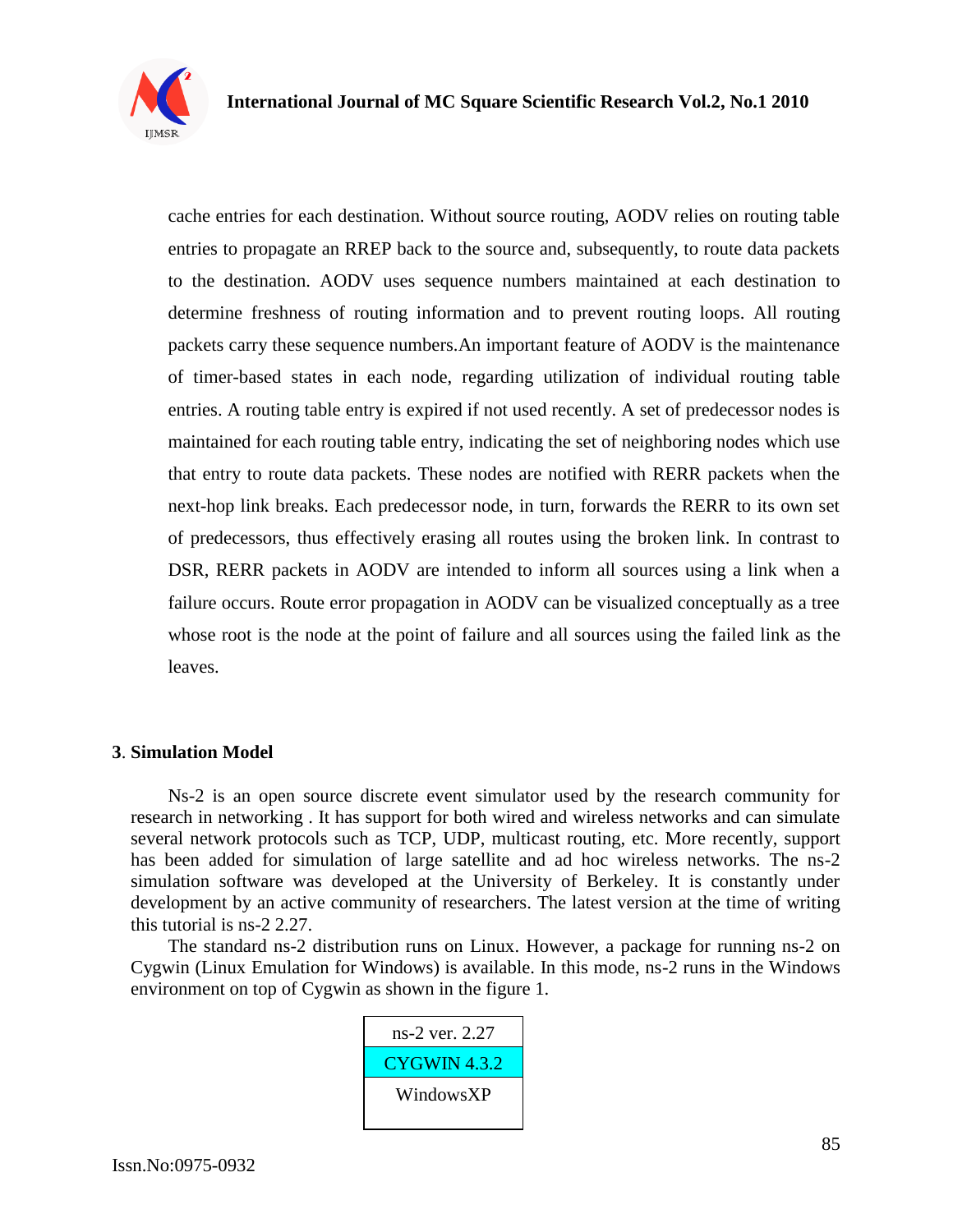

Fig.1 ns-2 over Cygwin

In this tutorial, we initially discuss the general installation and configuration of ns-2. Later on, we will discuss how to simulate and analyze the performance of routing protocols for Mobile Ad hoc networks using scenario based experiments. Finally, a list of useful resources is provided for the novice user.

# **4 Getting your hands wet with ns-2**

The ns-2.27 is available as an all-in-one package that includes many modules. Two modules that we will discuss in this tutorial are

- i. ns-2 simulator.
- ii. TCL/OTcl interpreter.
- 3.1 The Traffic and Mobility Models

Continuous bit rate (CBR) traffic sources are used. The source-destination pairs are spread randomly over the network. Only 512-byte data packets are used. The number of source-destination pairs and the packet sending rate in each pair is varied to change the offered load in the network. The mobility model uses the random waypoint model in a rectangular field. The field configurations used is: 500 m x 500 m field with 50 nodes. Here, each packet starts its journey from a random location to a random destination with a randomly chosen speed (uniformly distributed between 0–20 m/s). Once the destination is reached, another random destination is targeted after a pause. The pause time, which affects the relative speeds of the mobiles, is varied. Simulations are run for 100 simulated seconds. Identical mobility and traffic scenarios are used across protocols to gather fair results.

## **5. Performance Metrics**

Three important performance metrics are evaluated:

- *4.1* Packet delivery fraction The ratio of the data packets delivered to the destinations to those generated by the CBR sources.
- *4.2* Average end-to-end delay of data packets This includes all possible delays caused

 by buffering during route discovery latency, queuing at the interface queue, retransmission delays at the MAC, and propagation and transfer times.

*4.3* Normalized routing load — The number of routing packets transmitted per data packet delivered at the destination. Each hop-wise transmission of a routing packet is counted as one transmission.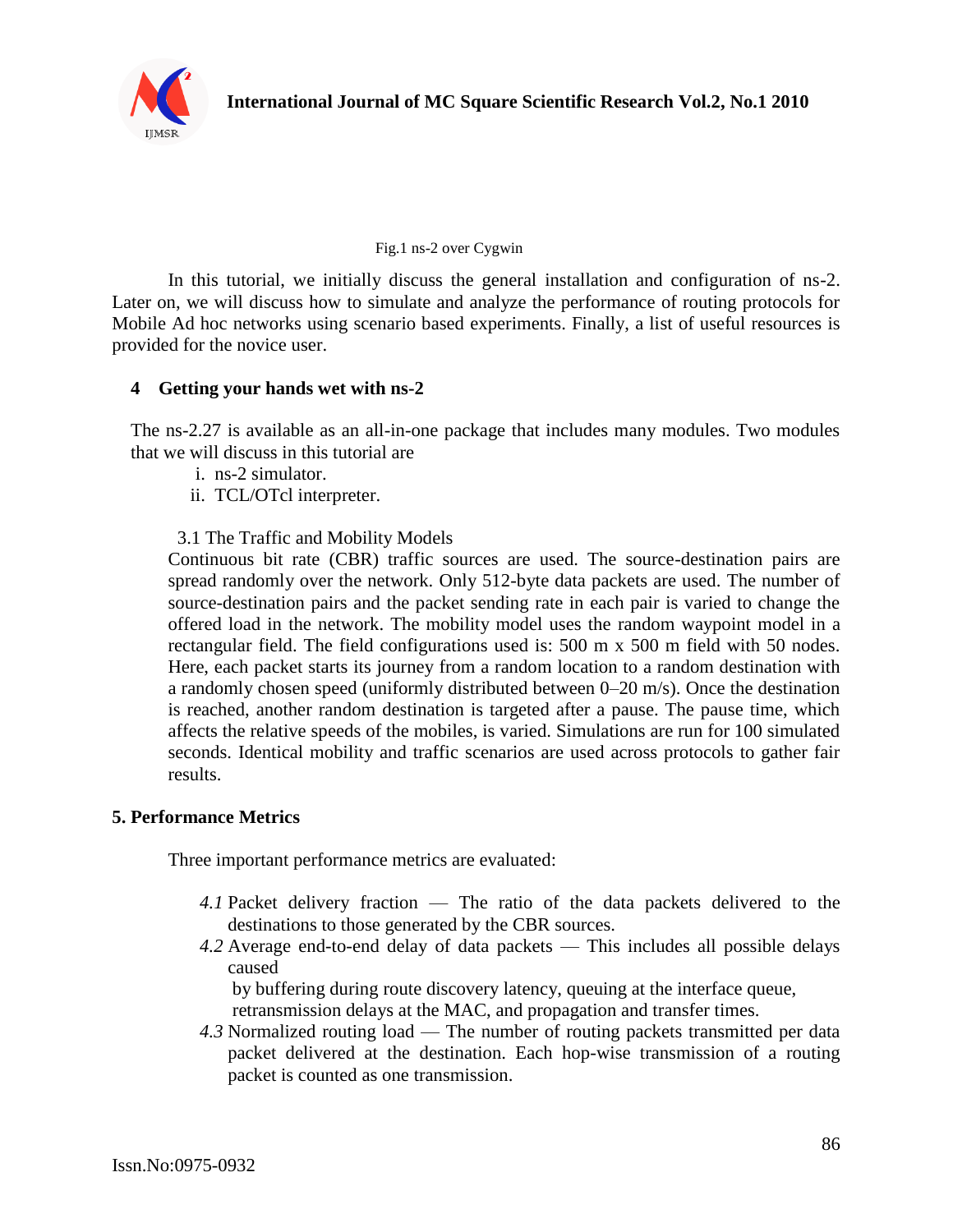

The first two metrics are the most important for best-effort traffic. The routing load metric evaluates the efficiency of the routing protocol. Note, however, that these metrics are not completely independent. For example, lower packet delivery fraction means that the delay metric is evaluated with fewer samples. In the conventional wisdom, the longer the path lengths, the higher the probability of a packet drops. Thus, with a lower delivery fraction, samples are usually biased in favor of smaller path lengths and thus have less delay.

### **6. Results and Discussions**



**Figure 3 Simulation Result**

6.1 Performance comparison of the protocols: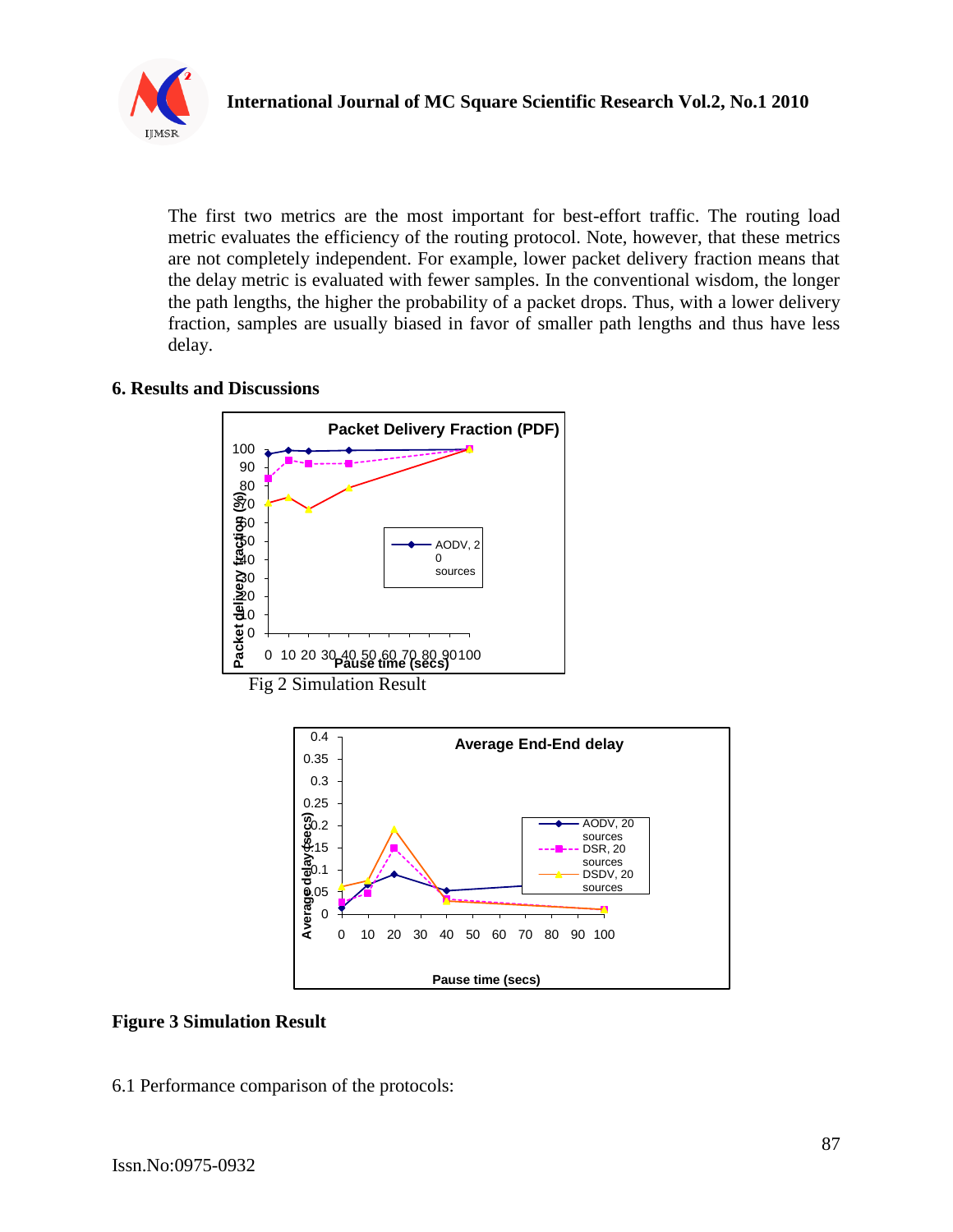

First, an attempt was made to compare all the 4 protocols under the same simulation environment. However, simulations couldn't be successfully carried out for the TORA routing protocol, as ns-2 repeatedly gave a bus error while running the TORA simulations. For all the simulations, the same movement models were used, the number of traffic sources was fixed at 20, the maximum speed of the nodes was set to 20m/s and the pause time was varied as 0s, 10s, 20s, 40s and 100s.

Figures 2 and 3 highlight the relative performance of the three routing protocols. All of the protocols deliver a greater percentage of the originated data packets when there is little node mobility (i.e., at large pause time), converging to 100% delivery when there is no node motion.

6.1.1 Packet delivery Comparison:

The On-demand protocols, DSR and AODV performed particularly well, delivering over 85% of the data packets regardless of mobility rate.

6.1.2 Average End-End Packet delivery:

The average end-to-end delay of packet delivery was higher in DSDV as compared to both DSR and AODV.

In summary, both the On-demand routing protocols, AODV and DSR outperformed the Table-driven routing protocol; DSDV and the reasons are discussed later.

Next, since both AODV and DSR did better, an attempt was made to evaluate the performance difference between the two by varying the Mobility pattern and Number of traffic sources.

In summary, when the number of sources is low, the performance of DSR and AODV is similar regardless of mobility. With large numbers of sources, AODV starts outperforming DSR for high-mobility scenarios. As the data from the varying sources demonstrate, AODV starts outperforming DSR at a lower load with a larger number of nodes. DSR always demonstrates a lower routing load than AODV. The major contribution to AODV's routing over-head is from route requests, while route replies constitute a large fraction of DSR's routing overhead. Furthermore, AODV has more route requests than DSR, and the converse is true for route replies.

DSDV fails to converge below lower pause times. At higher rates of mobility (lowerpause times), DSDV does poorly, dropping to a 70% packet de-livery ratio. Nearly all of the dropped packets are lost because a stale routing table entry directed them to be forwarded over a broken link. As described in the earlier section, DSDV maintains only one route per destination and consequently, each packet that the MAC layer is unable to deliver is dropped since there are no alternate routes. Since DSDV uses the table-driven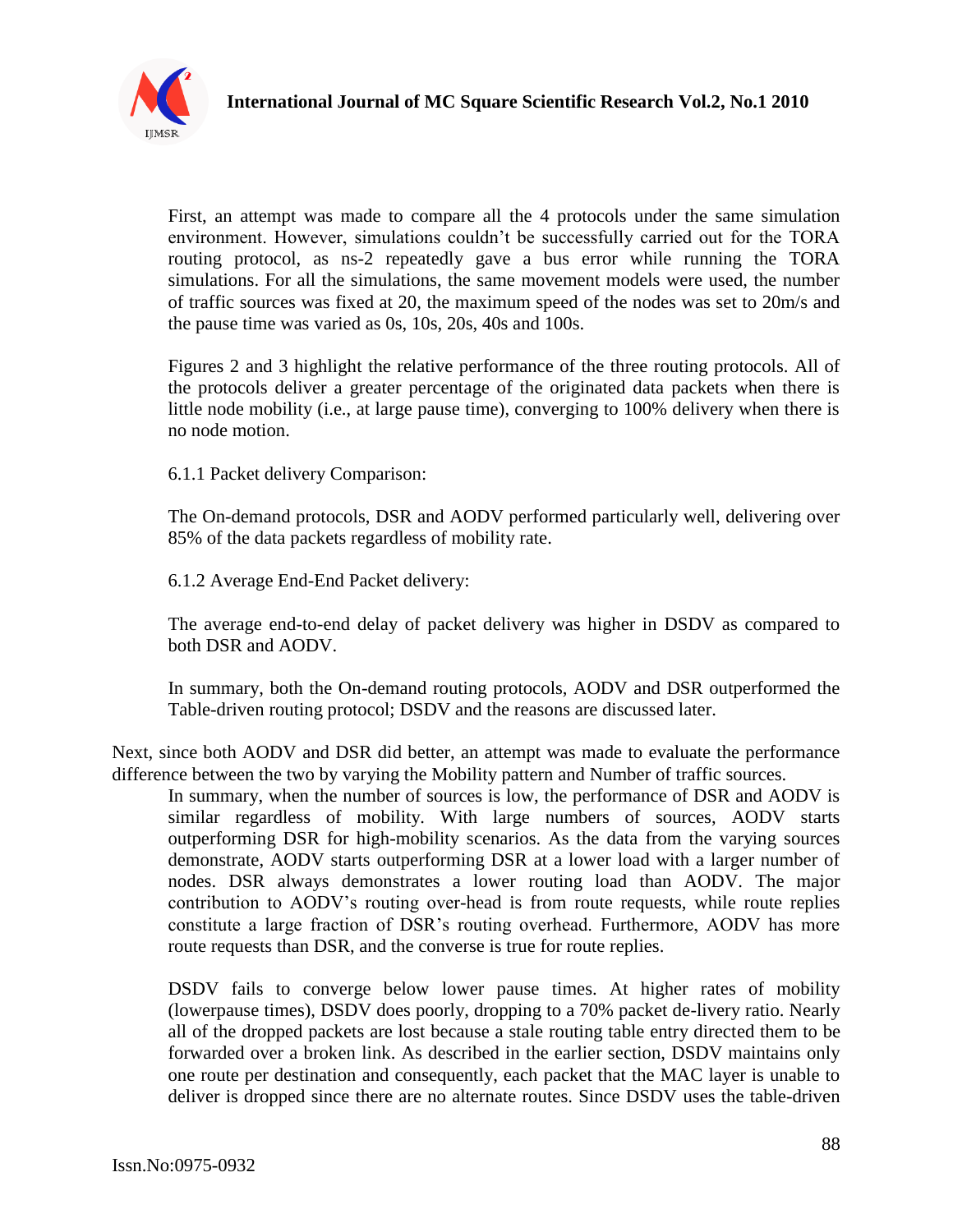

approach of maintaining routing information, it is not as adaptive to the route changes that occur during high mobility. In contrast, the lazy approach used by the on-demand protocols, AODV and DSR to build the routing information as and when they are created make them more adaptive and result in better performance (high packet delivery fraction and lower average end-to-end packet delays).

# **7. Conclusions**

The performance of DSDV, AODV and DSR routing protocols for ad hoc networks using ns-2 simulations. Unfortunately, TORA simulations couldn't be successfully carried out. DSDV uses the proactive table-driven routing strategy while both AODV and DSR use the reactive On-demand routing strategy. Both AODV and DSR perform better under high mobility simulations than DSDV. High mobility results in frequent link failures and the overhead involved in updating all the nodes with the new routing information as in DSDV is much more than that involved AODV and DSR, where the routes are created as and when required.DSR and AODV both use on-demand route discovery, but with different routing mechanics. In particular, DSR uses source routing and route caches, and does not depend on any periodic or timer-based activities. DSR exploits caching aggressively and maintains multiple routes per destination. AODV, on the other hand, uses routing tables, one route per destination, and destination sequence numbers, a mechanism to prevent loops and to determine freshness of routes.

## **A. References**

[1] J. Broch, D. A. Maltz, D. B. Johnson DB, Y-C. Hu, J. Jetcheva, "A performance comparison of multi-hop wireless ad hoc network routing protocols", Proc. of ACM MOBICOM'98, October 1998.

[2] ANSIIIEEE SU 802.11, "Wireless lan medium access control (MAC) and physical layer (PHY) specifications", 1999.